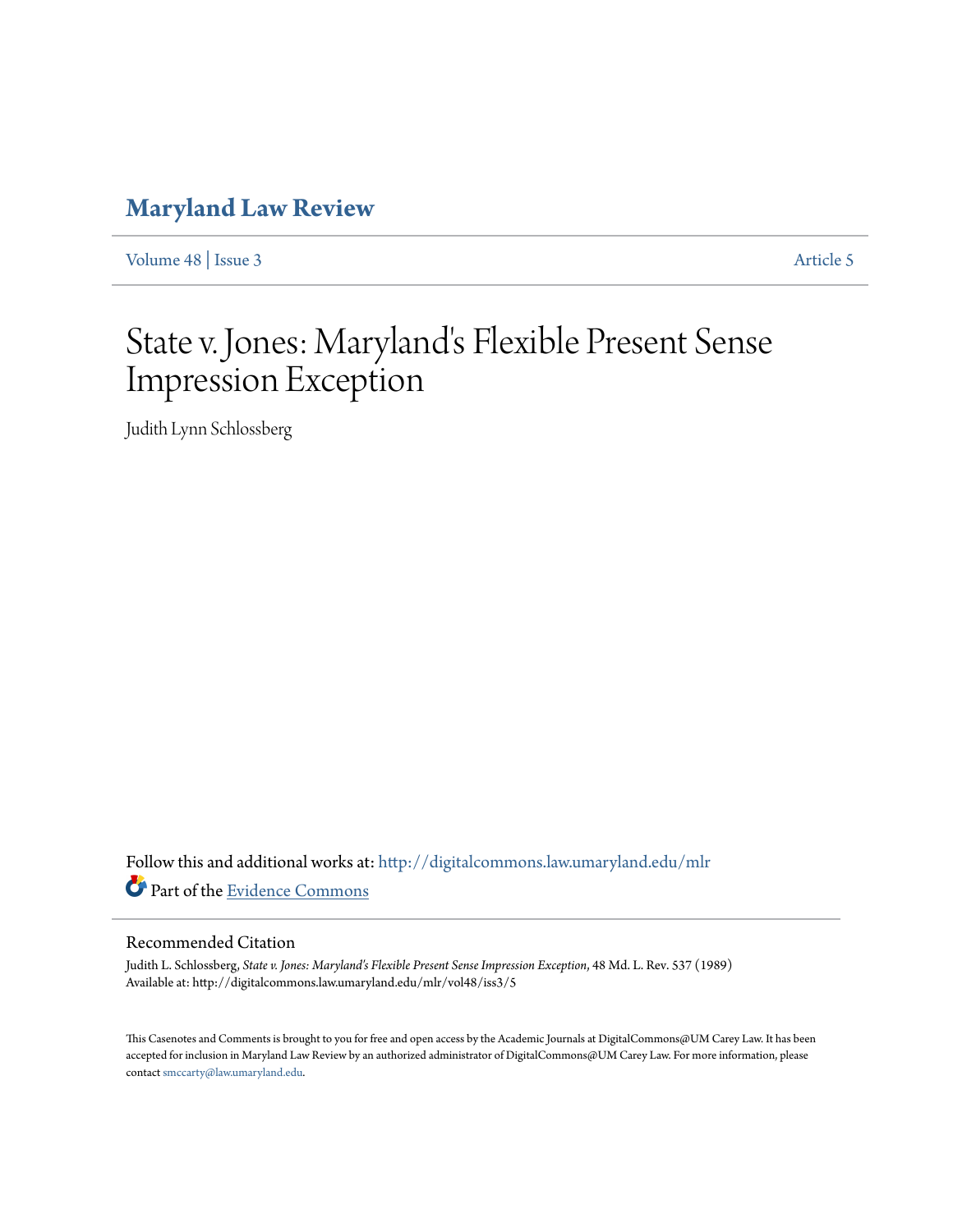# *STATE V. JONES:* MARYLAND'S FLEXIBLE **PRESENT SENSE IMPRESSION** EXCEPTION

In *State v. Jones I* the Court of Appeals ruled that testimony by a state police officer as to contents of a conversation overheard on the citizens band (CB) radio was admissible under the present sense exception to the hearsay rule.<sup>2</sup> The court found that the transmissions overheard by the witness police officer possessed the characteristics of spontaneous observations of an event occurring contemporaneously with the transmissions.<sup>3</sup> It ruled that the evidence was sufficiently reliable to be admitted, $4$  even though the identities of the transmitters were unknown, the transmitters were not speaking directly to the state trooper, anid the officer could not personally corroborate the observation. In so holding, the court reaffirmed its intention to give broad scope to the present sense impression exception.

# I. THE **CASE**

Jeffrey Douglas Jones (Jones), a state police officer, was convicted in the Circuit Court for Harford County of a third degree sexual offense, assault and battery, and two counts of misconduct in the office of state trooper.<sup>5</sup> The incident in question originated with a late night traffic stop on Interstate 95 (1-95). Jones stopped a motorist because he was unable to determine whether her vehicle displayed a rear license plate due to a short circuit in the vehicle's rear tag light. What happened thereafter was "sharply in dispute" at trial. <sup>6</sup>

The woman claimed that she complied with the trooper's instruction to enter the police car while her male friend remained in the car she had been driving.<sup>7</sup> The woman further claimed that after Jones said he would have to search her, he handcuffed and proceeded to assault her.<sup>8</sup> She said that when she protested, the

**8.** *Id.*

**<sup>1.</sup> 311 Md. 23, 532 A.2d 169 (1987).**

<sup>2.</sup> *Id.* at **35, 532 A.2d** at **175.**

**<sup>3.</sup>** *Id.* at **30, 532 A.2d** at **172.**

<sup>4.</sup> *Id.* at **32, 532 A.2d** at **173.**

**<sup>5.</sup>** *Id.* at **27, 532 A.2d** at **171.** Jones received a sentence of 2 years in jail, all but **90** days of which were suspended. *Id.*

**<sup>6.</sup>** *Id.* at **25, 532 A.2d** at **170.**

**<sup>7.</sup>** *Id.*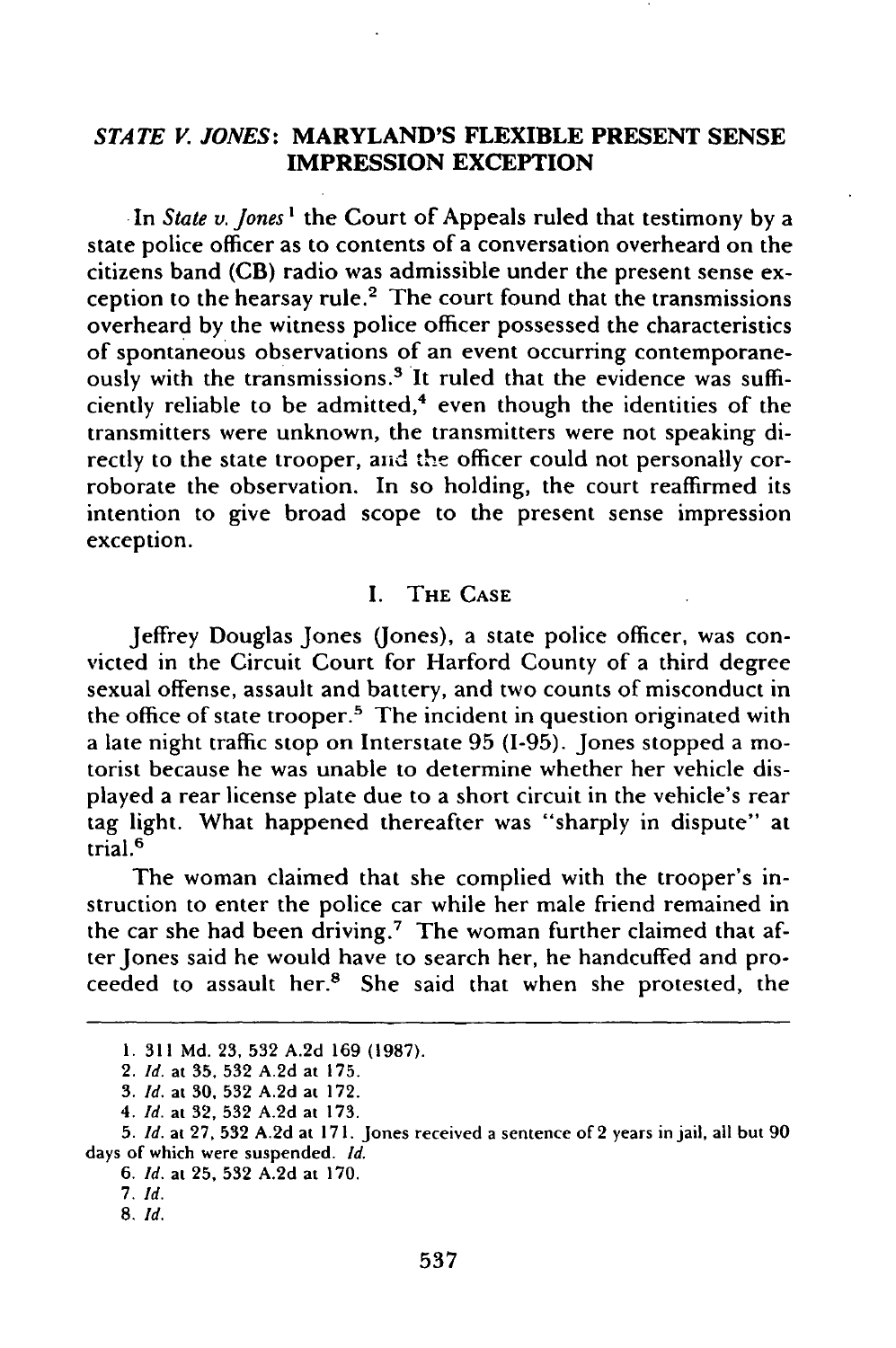trooper released her and she returned to her car.9 She claimed that Jones then sped off down the highway without headlights, whereupon she and her passenger, now driving, raced down 1-95 in pursuit of the police cruiser.<sup>10</sup> After the woman and her friend realized they would be unable to reach Jones, they called the police.<sup>11</sup>

At trial, Byrd, a state police officer, was permitted to testify over objections that he overheard a conversation on CB radio channel **19** a short time before the victim's complaint was broadcast over the police radio. The conversation described a small car chasing a lightless "Smokey Bear."<sup>12</sup>

On appeal to the Court of Special Appeals, Jones claimed that the trial court erred in admitting this evidence under the present sense impression exception to the hearsay rule. The intermediate court agreed, $13$  stressing that Byrd was unable to corroborate, through his own present sense impressions, the event the declarants described.<sup>14</sup> Not only was Byrd not on the scene himself, but he was merely an eavesdropper rather than a participant in the conversation.<sup>15</sup> To the Court of Special Appeals, these factors meant that the evidence lacked sufficient attributes of reliability, relevance, and trustworthiness to be admissible.<sup>16</sup>

The Court of Special Appeals relied on its holding in *Booth v. State' <sup>7</sup>*to reverse the trial court's decision *in Jones.* In *Booth,* the wit-

On the **CB** radio in **the** state police car, Channel 19, **1** overheard a trucker on the CB said [sic] that it was Smokey the Bear southbound in a police car with no lights on and right after that . . . another trucker on Channel **19** advised that there was a little car just took off [sic] behind Smokey the Bear trying to catch him at a high rate of speed.

*Id.* at 28-29, 532 A.2d at 171.

At the trial level Byrd had related the conversation in direct quotes: "Look at Smokey Bear southbound with no lights on at a high rate of speed," and the response, "[hlook at that little car trying to catch up with him." *Id.* at 28, 532 A.2d at 171. The Court of Appeals did not rule on the legal significance, if any, of the officer's change in language--whether it represented a change in recollection or merely a different way of saying the same thing. The court pointed out that the trial judge was not asked to rule on the narrative version, and further stated that counsel for the defendant did not preserve for review the question of the change in words. *Id.* at 29-30, 532 A.2d at 172. Judge Eldridge filed a one-paragraph concurring opinion stating that he would hold that there was no material variance in the two statements. *Id.* at 35, 532 A.2d at 175.

13. Jones v. State, 65 Md. App. 121, 127, 499 A.2d 511, 514 (1985).

14. *Id.* at 126, 499 A.2d at 513.

15. **Id.** at 125, 499 **A.2d** at 513.

16. *Id.* at 126, 499 A.2d at 513.

17. 62 Md. App. 26, **488** A.2d 195 (1985), *aff'd,* 306 Md. 313, 508 A.2d 976 (1986).

**<sup>9.</sup>** *Id.*

<sup>10.</sup> *Id.* at 26, 532 A.2d at 170.

**<sup>11.</sup>** *Id.,* 532 A.2d at 169-70.

<sup>12.</sup> *Id.* at 27, 532 A.2d at 171. Before the jury, Officer Byrd said: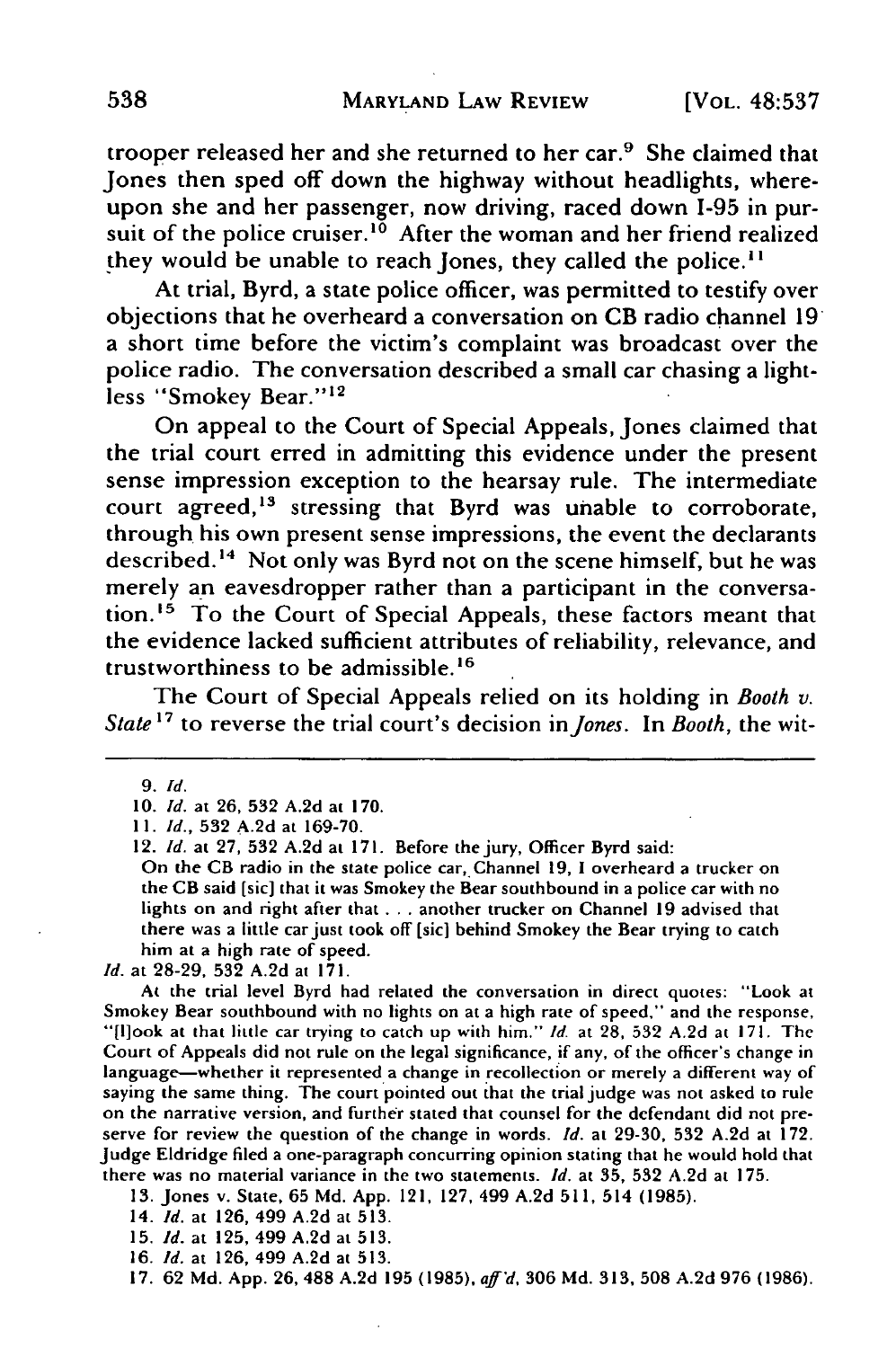*STATE "'.* **JONES 1989] 539**

ness testified as to a telephone conversation she had with the declarant/murder victim, Ross, on the night of his murder.<sup>18</sup> The trial court permitted the witness to testify that Ross told her that a girl named Brenda was in the apartment at the time.<sup>19</sup> The witness said that she then heard, over the telephone, a female voice and the door of the victim's apartment being opened.<sup>20</sup> When she asked Ross who was there, he responded that Brenda was talking to "some guy" behind the door. $2<sup>1</sup>$ 

According to the Court of Special Appeals, the evidence in *Booth* was far more reliable than that sought to be admitted in *Jones* because (1) the declarant was known to the witness and identifiable to the court; (2) one of the parties to the conversation in question was the witness, who, unlike any of the conversants in *Jones,* was available for cross-examination; and most importantly, **(3)** the witness herself could corroborate the present sense impressions, as she could verify that she heard a female speaking in the apartment and someone come to the door.<sup>22</sup>

After the Court of Special Appeals decided *Jones v. State,* the Maryland Court of Appeals heard *Booth*.<sup>23</sup> The court upheld the Court of Special Appeals' affirmation of Booth's conviction, but decided the case on different grounds.<sup>24</sup> In the opinion that has become the definitive Maryland ruling on the present sense impression exception, the Court of Appeals held that what is required for admissibility is that the declarant be describing, without preparation, an event that he or she is personally observing as it occurs.<sup>25</sup> The underlying rationale is that "substantial contemporaneity of event and statement negative the likelihood of deliberate or conscious misrepresentation."<sup>26</sup> The *Booth* court, unlike the Court of Special Appeals, held that the identity of the declarant need not be known, and that a present sense impression need not be "corrob-

22. Id. at 126, 499 A.2d at 513.

23. Booth v. State, 306 **Md.** 313, 508 A.2d 976 (1986).

24. **Id.** at 330-31, **508** A.2d at 984-85.

<sup>18.</sup> *Id.* at **29, 488** A.2d at 197.

**<sup>19.</sup>** *Id.*

<sup>20.</sup> **Id.**

<sup>21.</sup> Jones v. State, **65** Md. App. at 126, 499 A.2d at 513. In its *Jones* opinion, the Court of Special Appeals stressed these facts in Booth, stating that they indicated the witness could provide necessary corroboration. **Id.** at 126, 499 A.2d at 513.

<sup>25.</sup> Id. at 331, **508** A.2d at 985. The statements in Booth, of course, met those requirements. Id.

<sup>26.</sup> Id. at 320, 508 A.2d at 979 (quoting **FED.** R. EVID. 803(1) advisory committee's note).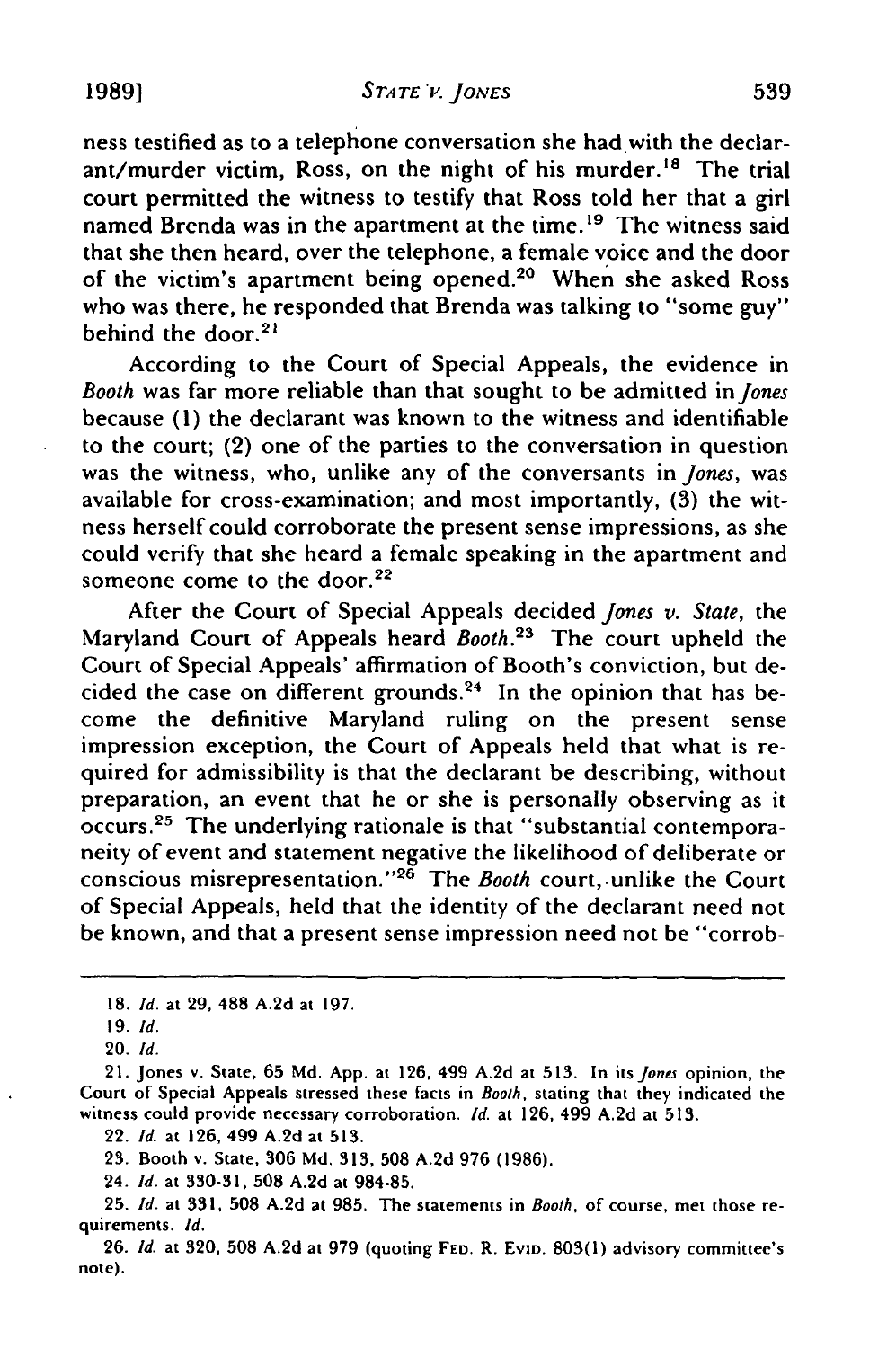orated by an independent and equally percipient observer."<sup>27</sup> Identification and corroboration, while often helpful in measuring the competency of statements as present sense impressions, nonetheless are not what determines the hearsay's reliability. 28 It is the contemporaneous occurrence of event and description that guards against memory loss and other pitfalls typically associated with hearsay testimony.<sup>29</sup>

The Court of Appeals granted certiorari in *the Jones* case to consider it in light of the *Booth* decision.<sup>30</sup> In *Jones* the Court of Special Appeals had warned that "[t]o permit evidence such as that of Byrd would throw open the door to imaginative, if not fabricated, present sense declarations between unknowns."<sup>31</sup> Ironically, it was the Court of Appeals' ruling in *Booth* that left the door open for the possibility of admitting the evidence in *Jones.* The question remains, has the door been left open too wide?

# II. **BACKGROUND** LAW

In *Booth* the Maryland Court of Appeals joined a majority of jurisdictions in adopting the present sense impression exception to the hearsay rule in the form in which it appears in Federal Rule of Evidence 803(1). Under the heading "Hearsay Exceptions; Availability of Declarant Immaterial," rule 803(1) provides:

The following are not excluded by the hearsay rule, even though the declarant is available as a witness:

# **(1)** Present sense impression

**A** statement describing or explaining an event or condition made while the declarant was perceiving the event or condition, or immediately thereafter.32

This type of statement, even though hearsay, is considered ad-

For a case in which a declarant was held to be "explaining" a contemporaneous event, see State v. Reid, 367 S.E.2d 672, 674-75 (N.C. 1988) (police officer's testimony as to what a police captain told him as the latter was destroying a rape kit was admitted as present sense impression evidence becaus of the evidence as it happened).

**<sup>27.</sup>** Booth v. State, **306 Md. 313, 327-30, 508 A.2d 976, 983-84 (1986).**

**<sup>28.</sup> Id.** at 330, **508 A.2d** at 984.

<sup>29.</sup> For the requirements for admissible present sense impressions, see Jones, 311 **Md.** at **30-32, 532 A.2d** at **172-73.**

**<sup>30.</sup> Id.** at **28, 532 A.2d** at **171.**

**<sup>31. 65</sup> Md. App.** at **126-27,** 499 **A.2d** at **513.**

<sup>32.</sup> **FED.** R. **EvID. 803(l).** In Booth the Court of Appeals observed that **28** states have codified present sense impression exceptions to the hearsay rule, most of which are patterned after rule **803(l).** Booth v. State, **306 Md.** 313, **321, 508 A.2d 976, 979 (1986).** See, e.g., **N.C.** R. EvID. **803(1); N.H.** R. EvniD. **803(1);** W. VA. R. EvID. **803(1).**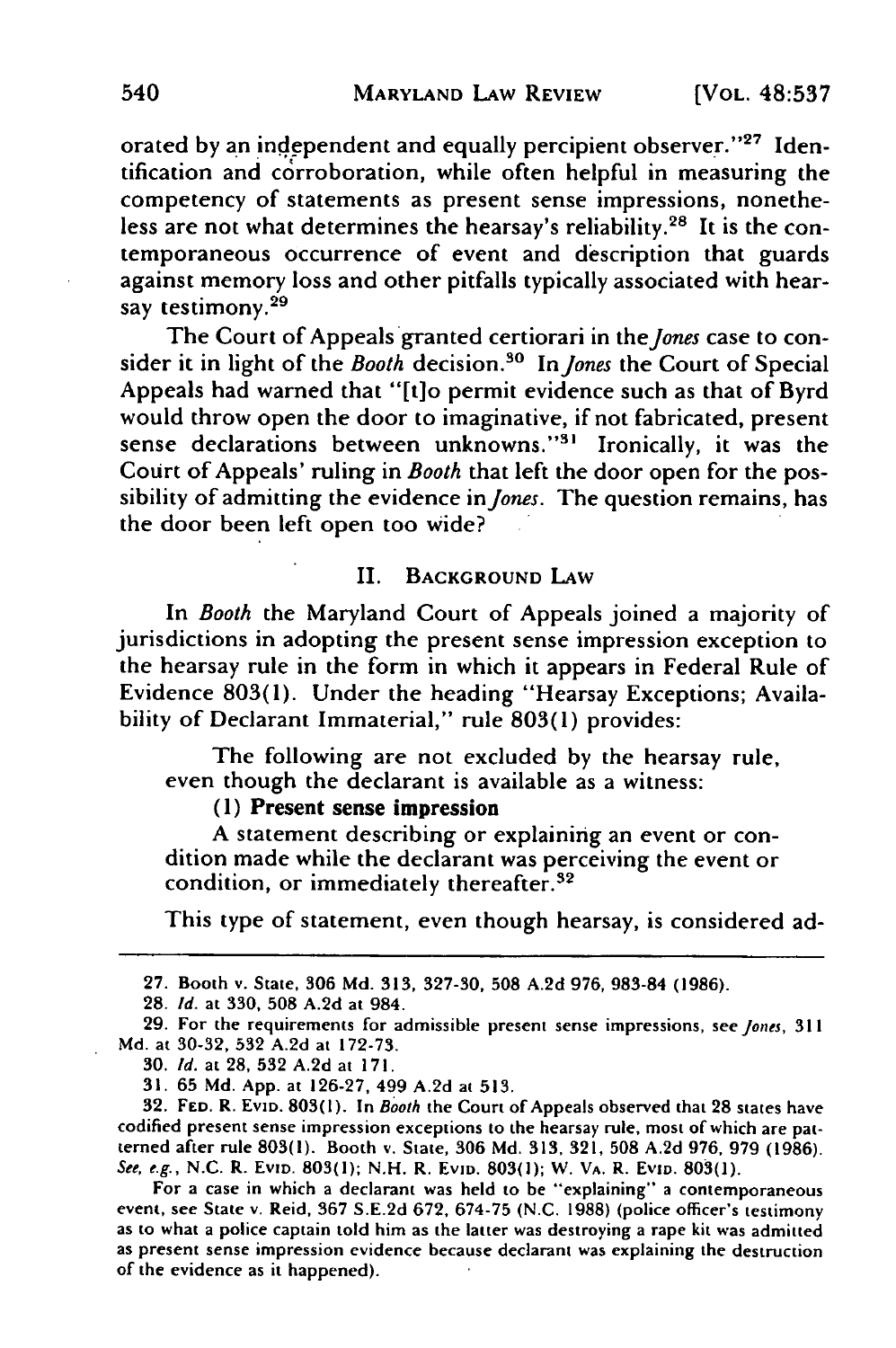missible because due to the statement's contemporaneity, not only is the declarant not likely to be fabricating a story, but there also has been insufficient time for the declarant's memory to have become distorted.<sup>33</sup>

In the nineteenth century, jurists recognized a *"res gestae' <sup>3</sup> <sup>4</sup>*exception to the general rule that hearsay is inadmissible.<sup>35</sup> Res gestae was an umbrella encompassing several types of spontaneous statements: those relating to present bodily condition or present mental states and emotions, excited utterances, and declarations of present

See also Stumpfv. State, 749 **P.2d 880** (Alaska Ct. **App. 1988);Johnson** v. White, 430 Mich. 47, 420 **N.W.2d 87 (1988).** In Stumpf, the Alaska appellate court, citing United States **v.** Peacock, 654 **F.2d 339, 350** (5th Cir. Aug. **1981),** cert. denied, 464 **U.S. 965 (1983),** found that "[r]eports about the contents of a telephone call made **by** the call's recipient to a third party, immediately after the call terminates, are admissible under this rule." 749 **P.2d** at 894. InJohnson, an unidentified declarant told a trial witness that the plaintiff's decedent's car failed to stop at a stop sign. 430 Mich. at **51,** 420 **N.W.2d** at **89.** The Supreme Court of Michigan noted that it had been no more than four minutes between the accident and the declaration and held that the interval satisfied the present sense impression exception's requirement, codified in MIcH. R. EvID. **803(l),** that the statement be made while the declarant was perceiving the event or "immediately after." 430 Mich. at **57,** 420 **N.W.2d** at **91.**

34. "Res gestae" literally means "things done." It is a term designed to include words, thoughts, gestures-all spontaneous and automatic declarations so connected with an event as to be considered a part of it. BLACK's **LAw DICTIONARY 1173** (5th ed. 1979). In many jurisdictions today "res gestae" is no longer a hearsay exception per se; rather, the various types of spontaneous utterances such as excited utterances and present sense impressions each constitute a hearsay exception. For a good description of *res* gestae, see Cassidy v. State, 74 **Md. App. 1, 9-16, 536 A.2d 666, 670-73 (1988).** In Cassidy the Maryland Court of Special Appeals stated that res gestae has no use as a separate concept-if the evidence in question fits none of the recognized hearsay exceptions such as present sense impression, then it will not be admissible as falling under a separate category called res gestae. **Id.** at **15, 536 A.2d** at **673.**

**35. E. CLEARY, MCCORMICK'S HANDBOOK ON THE LAW OF EVIDENCE** § **288,** at **835 (3d** ed. 1984).

**<sup>33.</sup> FED.** R. EviD. **803(1)** advisory committee's note. The advisory committee discussed the time element and permissible subject matter of these declarations in its note to rule **803.** Under the present sense impression exception, the committee recognized that "precise contemporaneity" is not always possible and "hence a slight lapse is allowable." Also, the statement must be limited to "description or explanation of the event or condition, the assumption being that spontaneity, in the absence of a startling event, may extend no farther." *Id. See,* e.g., Commonwealth v. Peterkin, **511** Pa. **299, 513 A.2d 373 (1986),** cert. denied, 479 **U.S. 1070 (1987).** In Peterkin, the Supreme Court of Pennsylvania ruled that the reliability of present sense impression evidence turns on its contemporaneity with the event being described. **Id.** at **312, 513 A.2d** at **379. A** gas station employee, subsequently killed during a robbery, had made several earlier statements to third parties about the defendant. **Id.** The court considered admissible those statements made to a witness over the telephone while the employee was observing the defendant testing a gun, locking the door, and getting into a car. Id. The court said other statements made **by** the employee to third parties about the defendant's possession of a gun and the combination to the safe were not shown to be contemporaneous with the observation and therefore were not admissible. **Id.** at **313, 513 A.2d** at **380.**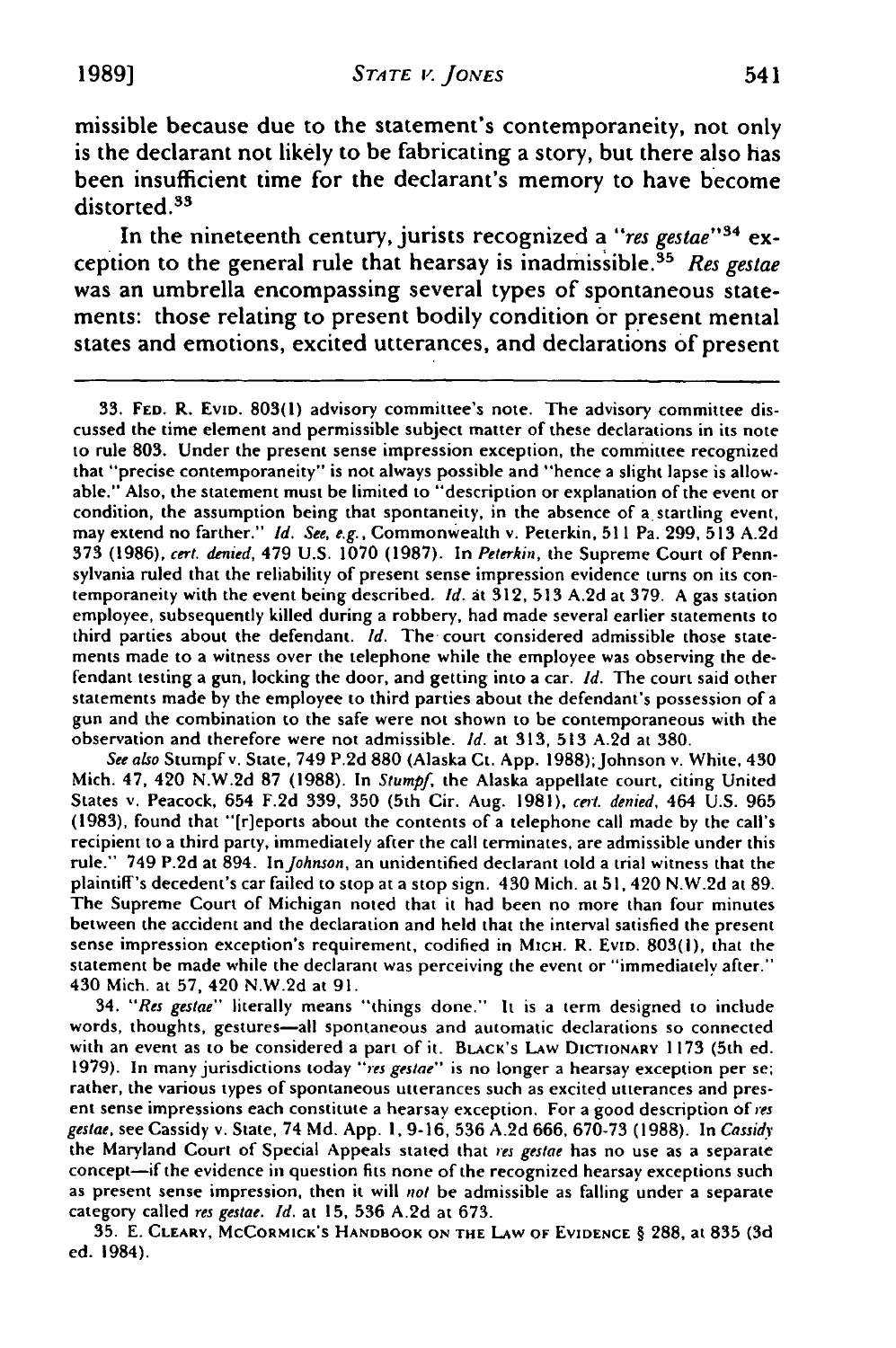sense impressions.<sup>36</sup> The case most often cited as the origin of judicial use of the priesent sense impression hearsay exception is *Houston Oxygen Co. v. Davis*,<sup>37</sup> which, interestingly enough, stressed the need for corroboration by the witness of the declarant's present sense impressions.<sup>38</sup>

Although the exception is recognized today in most jurisdictions, cases dealing with present sense impression are relatively sparse. Like the judges of the two Maryland appellate courts, who recognized that *Booth* fell within the exception yet utilized different criteria, judges in other jurisdictions disagree over whether the exception should be given narrow or broad interpretation and whether specific fact patterns fall within it.<sup>39</sup> When evidence charac-

For a discussion on the differences between the present sense impression and the excited utterance exceptions, see United States v. Moore, **791 F.2d 566, 572 n.4** (7th Cir. **1986)** (admitting a statement of defendant's secretary under excited utterance exception). In *Moore* the Seventh Circuit stated that the excited utterance exception re- quires that **"1)** a startling event or condition occurred; 2) the statement was made while the declarant was under the stress of excitement caused **by** the event or condition; and **3)** the statement relates to the startling event or condition." *Id.* at **570.**

Maryland courts have recognized *res gestae* exceptions. *See, e.g.,* Mouzone v. State, 294 **Md. 692, 697-701,** 452 **A.2d 661,** 664-66 (1982). The Court of Appeals in *.1Iouzone* discussed *res gestae* exceptions and specifically recognized the excited utterance exception. The court pointed to the "importance of examining the circumstances *in toto* to determine whether the statement was the result of reasoning and reflection or a spontaneous response to the exciting event." *Id.* at **698,** 452 **A.2d** at 664. *See also* Neusbaum v. State, **156 Md.** 149, **163-64,** 143 A. 872, **878** (1928) (distinguishing between a statement "induced **by** the shock of seeing a human being run over" **by** a car and a statement made as a result of a calculated, albeit quickly executed, investigation); Wright v. State, 88 **Md.** 705, **708,** 41 A. **1060, 1061** (1898) (statement made after time for reflection not admissible under *res gestae* exception to hearsay rule).

**37. 139** Tex. **1, 6, 161 S.W.2d** 474, 476 (1942) (ruling statement was admissible as it was "sufficiently spontaneous to save it from the suspicion of being manufactured").

**38.** *Id.* at **5, 161 S.W.2d** at 476. The witness, an occupant of a car, observed another car passing **by** at a high rate of speed. This witness recounted a comment made **by** <sup>a</sup> second occupant of his car, who reportedly said that "they must have been drunk, that we would find them somewhere on the road wrecked if they kept that rate of speed up." *Id.* The Texas court ruled that **(1) by** its very nature, this statement, although unexcited, was safe from the declarant's memory defects; (2) there was little or no time for calculated misstatements; and (3) the reporting witness had equal opportunity to observe and verify. *Id.* at 6-8, **161** S.W.2d at **476-77.** According to the court, these factors rendered the statement competent and the evidence reliable. *Id.*

**39.** *See infra* notes 40-43.

**<sup>36.</sup>** *Id..* Interestingly, Wigmore never recognized present sense impressions as constituting an exception to the hearsay rule, believing that contemporaneity alone was not a guarantee of trustworthiness. **6J. WIGMORE, EVIDENCE** § **1757,** at **238** (J. Chadbourn rev. 1986). For a historical discussion, see Booth v. State, **306 Md. 313, 317-20, 508 A.2d 976, 977-79** (1986). *See generally* Waltz, *The Present Sense Impression Exception to the Rule Against Hearsay: Origins and Attributes,* 66 IowA L. **REV.** 869 **(1981)** (discussion of background, history and elements of the present sense impression exception).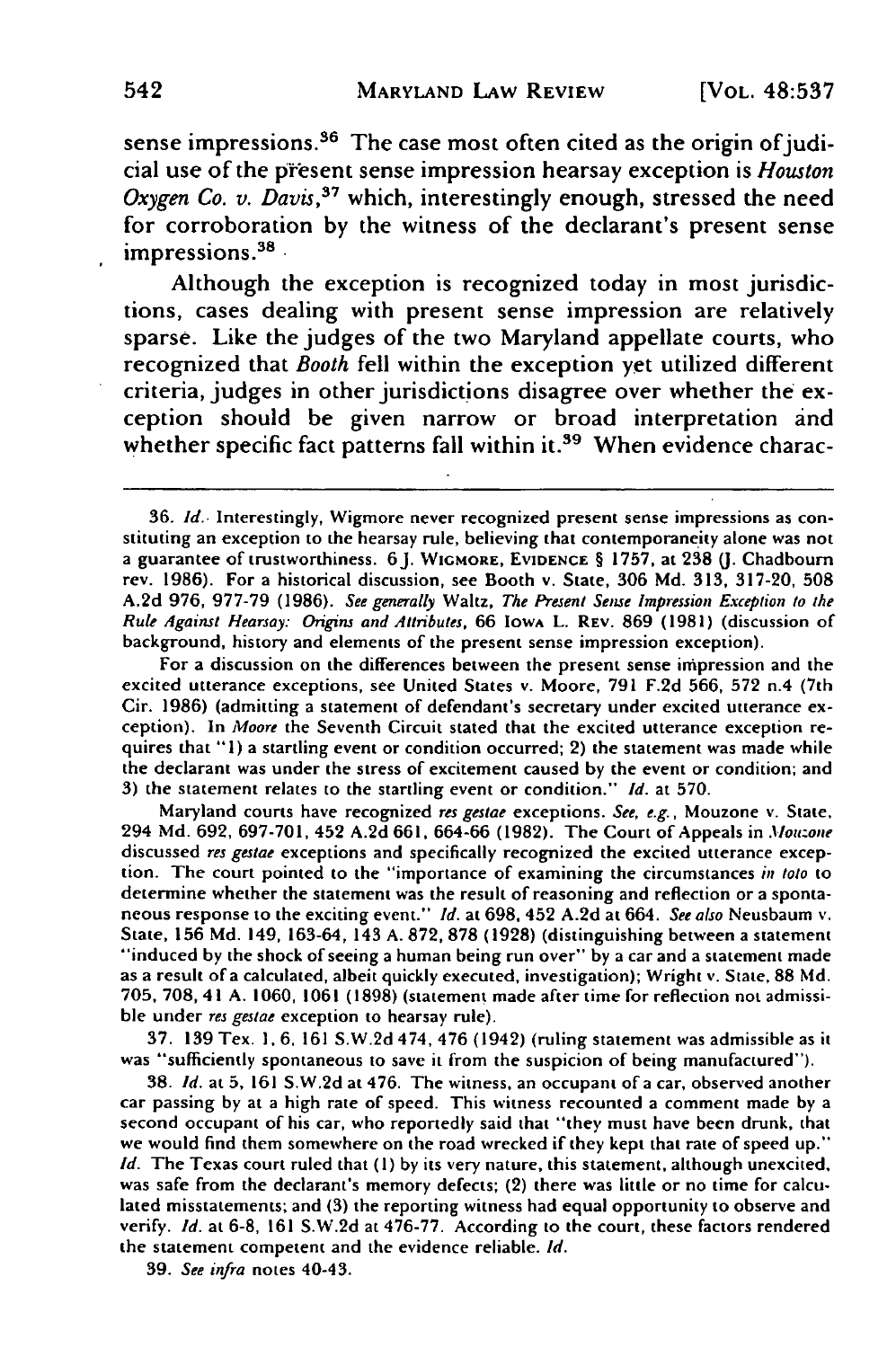terized as fitting into this exception is not admitted, however, the clear reason is because the court has made a judgment that it is untrustworthy. In making that judgment of unreliability, courts have pointed to such shortcomings as lack of proven contemporaneity<sup>40</sup> and lack of proof that the declarant was speaking from personal knowledge, $4^{1}$  especially when the declarant is unknown<sup>42</sup> or the witness cannot provide corroborating testimony.43

40. In some cases the shortcoming is clear-cut, as it was in Halfacre v. State, **292** Ark. **331, 731** S.W.2d 179 (1987). In *Halyacre,* the Supreme Court of Arkansas ruled as inadmissible a police officer's testimony about a description given to him by a witness to a robbery. *Id.* at 334, **731** S.W.2d at 180. The hearsay description did not fall into the present sense impression exception because it was given "some time after the robbery, and not while [the eyewitness] was perceiving the event, or immediately thereafter." *Id.*

Other times, however, extrinsic evidence may show the lack of contemporaneity. In a citizens band (CB) case involving a conviction for interstate transportation of a stolen vehicle, a police officer was permitted to testify about a conversation he had with an unidentified declarant on the CB who told him he had seen "two white shirtless males walking from the place where the truck had been abandoned." United States v. Cain, **587 F.2d 678, 679** (5th Cir. 1979). Shortly after the conversation in question, other unidentified people came on the radio and told the officer they had seen two shirtless white males walking five to six miles east of the abandoned truck. *Id.* At that location, the defendant and his companion, escaped prisoners who fit the description, were taken into police custody. *Id.* They were subsequently charged not only with escape but also with the federal stolen vehicle violation. *Id.* The court determined, however, that the defendant's presence five miles away from the truck within a few moments of the CB radio report that described him leaving the truck made it impossible that the first transmission had been contemporaneous with the event. *id.* at 681. The court ruled that the officer's testimony about that conversation-which linked the defendant to the stolen truck-therefore should not have been admitted under the present sense impression exception. *Id. See also* Commonwealth v. Peterkin, 511 Pa. **299, 313, 513** A.2d **373, 380** (1986), cert. denied, 479 U.S. 1070 (1987) (without evidence about the amount of time between the victim's observation of the gun and the combination in appellant's possession, and the victim's statement to the witness, the court was unable to conclude that the events were sufficiently contemporaneous). For further discussion of *Peterkin,* see **snpra** note **33.**

41. In Miller v. Keating, 754 **F.2d 507 (3d** Cir. 1985), an unknown bystander at the scene of an automobile accident had announced, "the bastard tried to cut in." *Id.* at 509. The court found that the statement, standing alone, lacked trustworthiness. *Id.* at **512.** The court pointed out that there was no way to know whether the declarant had personally observed the car cutting in. *Id.* at 511. Rather, the bystander could have been making a conclusion based on what he saw after the accident took place, or he even could have been a participant who was covering for his own actions. *Id.* at 511-12. His unavailability for questioning compounded the problem. The court concluded that there was no way to infer that the unknown declarant spoke from personal knowledge. *Id.* at 511.

42. *See M'Iiller,* 754 **F.2d** at **51** *1; Cain,* **587 F.2d** at **679.**

43. The New York Appellate Division upheld a requirement for corroboration of present sense impression declarations **by** the testifying witness in People v. Watson, **100 A.D.2d** 452, 466, 474 **N.Y.S.2d 978, 987** (1984). At issue was a telephone conversation between the witness and the murder victim, *id.* at **457-59,** 474 **N.Y.S.2d** at **982-93,** similar to the fact situation in *Booth.* This witness, however, was unable to hear whether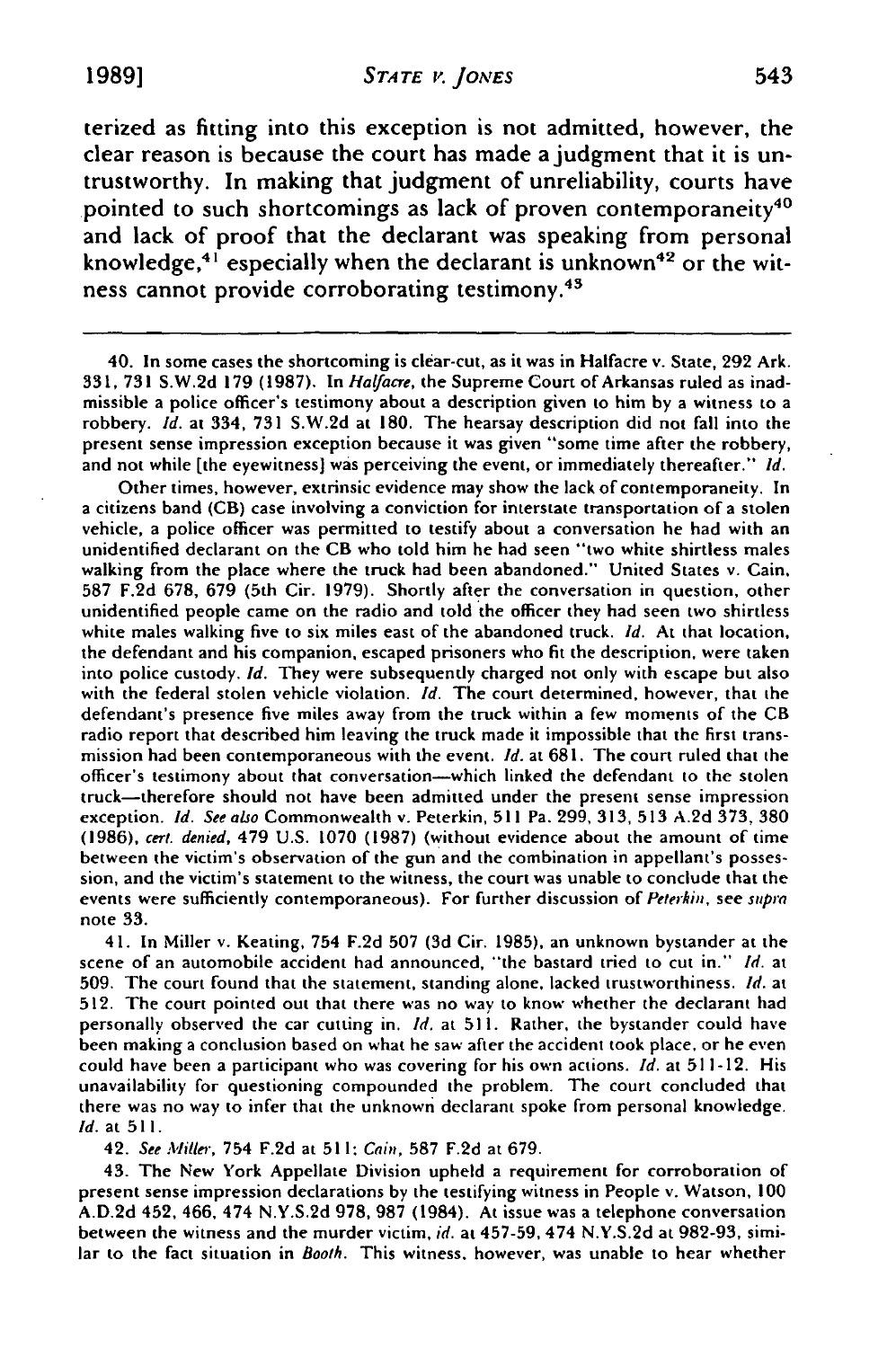Courts also have addressed the issue of whether the testimony, if admitted, would violate **the** sixth amendment's confrontation clause, made applicable to the states through the fourteenth amendment.<sup>44</sup> The Supreme Court ruled in *Ohio v. Roberts*<sup>45</sup> that when a hearsay declarant is not present for cross-examination at a criminal trial, his or her declarations are admissible if there are adequate "indicia of reliability."46 The Court observed, however, that if the statement falls within a "firmly rooted hearsay exception," reliability for purposes of the confrontation clause may be inferred.<sup>47</sup>

#### **III.** ANALYSIS

The Court of Appeals' interpretation of *Booth* was correct. An important result of the ruling was the emergence of the flexibility subsequently displayed in *Jones.* If **the** Court of Appeals had interpreted the present sense impression exception in *Booth* as the Court of Special Appeals had done, there would have been no room for discretion to allow admission of Officer Byrd's testimony in *Jones.* In *Booth,* however, the Court of Appeals deliberately and correctly gave this hearsay exception a broad scope in a thorough opinion that

45. 448 U.S. 56 (1980).

46. **Id.** at **66,** 73. The Supreme Court also stated that "normally" when a hearsay declarant is not present to testify at a criminal trial, the confrontation clause "requires a showing that he is unavailable." **Id.** at 66. The Court did note, however, that such a "demonstration of unavailability" is "not always required." **Id.** at 65 n.7. See infra note **72** and accompanying text.

47. Roberts, 448 U.S. at 66. The Supreme Court did not define "firmly rooted." One commentator believes that the present sense impression exception should not be so considered. Goldman, Not So "Firmly Rooted": Exceptions to the Confrontation Clause, 66 N.C.L. REV. **1,** 27-32 (1987). Goldman wrote that the rationale linking contemporaneity and reliability is based on "questionable psychological assumptions." *Id.* at 28-29. Those include, according to Goldman, any assumption that "descriptive accuracy is a natural consequence of observation and that this accurate observation is preserved by a contemporaneous statement." *Id.* (footnote omitted). Goldman concluded that the only way to reconcile these exceptions with reliability requirements of the confrontation clause is to discard notions of "firmly rooted" exceptions and have courts examine all such evidence on a case-by-case basis to ensure that under the particular circumstances there are guarantees of trustworthiness. *Id.* at 47. It is apparent that courts do examine particular circumstances involving present sense impression evidence to determine trustworthiness. The Maryland Court of Appeals' analysis in *Jones* is only one example. *See infra* notes 74-77 and accompanying text.

anyone had knocked at the door or actually had entered the apartment.  $Id$ . at 459, 474 N.Y.S.2d at 983. To the New York court, this meant that the witness's testimony that the declarant said, "the super came to check my bathtub" did not contain the "indicia of reliability" required for the confrontation clause. **Id.** at 466, 474 N.Y.S.2d at 987.

<sup>44.</sup> U.S. **CONST.** amend. VI provides that "[in all criminal prosecutions, the accused shall enjoy the right . . . to be confronted with the witnesses against him." See also infra notes 72 & 74.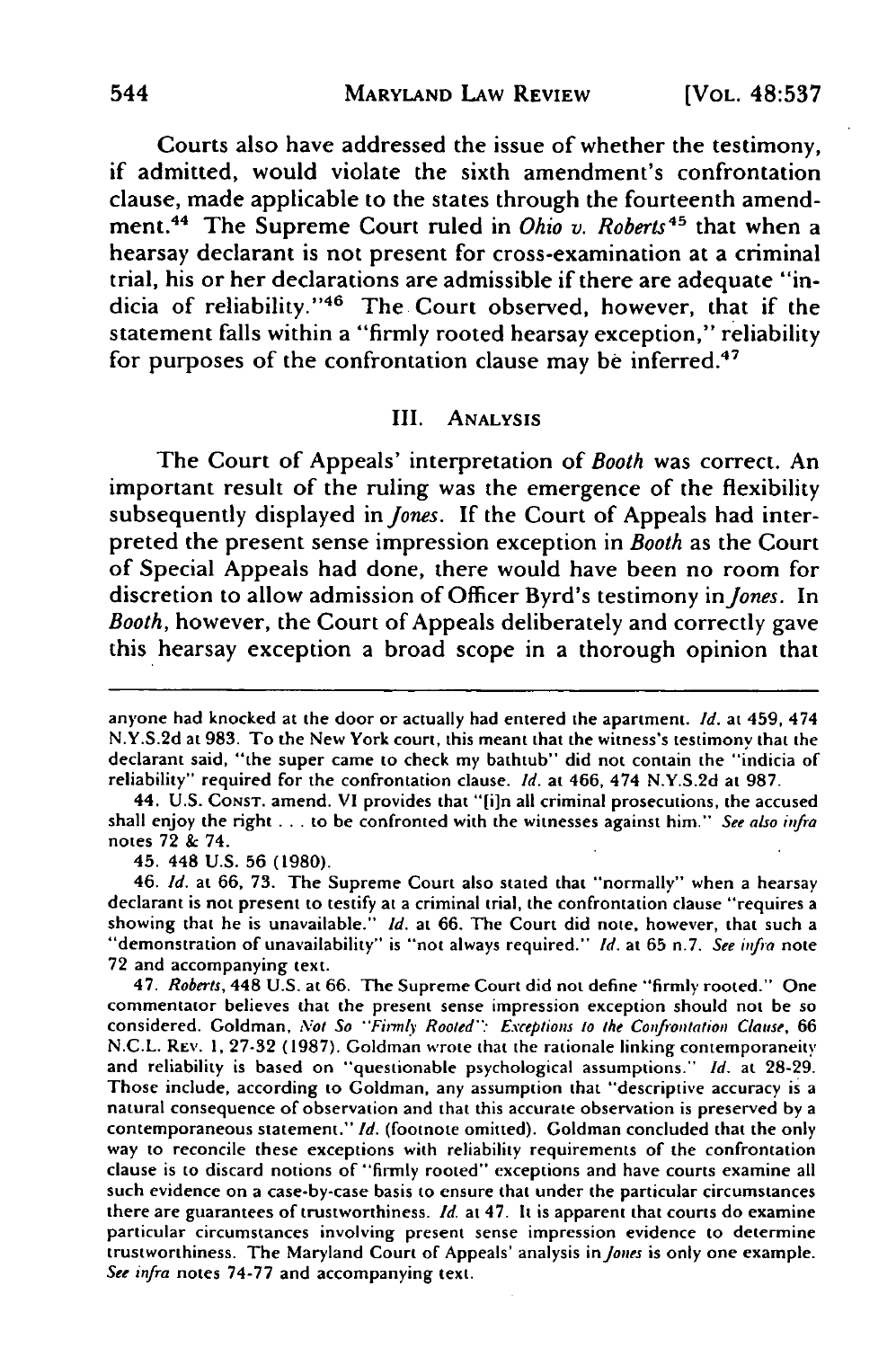most likely will be cited **by** courts of other jurisdictions in future  $cases.<sup>48</sup>$ 

#### *A. Corroboration*

The Court of Appeals' conclusion in *Booth* that corroboration is not absolutely required was well reasoned. The advisory committee to the Federal Rules of Evidence nowhere discusses a necessity for corroboration.49 Moreover, most cases on point stress that it is *trustworthiness* that must be shown.50 When courts point to the existence of corroboration, it is because the corroboration strengthens a finding of trustworthiness. $51$ 

The Court of Special Appeals in *Jones,* in discussing what makes

48. *See, e.g.,* People v. Luke, **136** Misc. 2d 733, 737, **519** N.Y.S.2d 316, 319 (N.Y. Sup. **Ct.** 1987). At issue in *Luke* were declarations made over the telephone to the 911 operator while a burglary was in progress. *id.* at 734, **519** N.Y.S.2d at 317. The New York Supreme Court in Luke considered whether the declarations were reliable present sense impressions absent corroboration, and cited Booth as an example of a state high court holding that corroboration was not required. Id. at 736-38, 519 N.Y.S.2d at 318-19.

The Luke court also had to consider the issue in light of the New York Appellate Division's holding in People v. Watson, **100** A.D.2d 452, 466, 474 N.Y.S.2d 978, 987 (1984), that corroboration was required. For a discussion of Watson, see supra note 43. The Luke court found the Watson limitation inapplicable because the surrounding circumstances in Luke, unlike those in Watson, were such that the present sense impression had "a great deal of reliability." 136 Misc. 2d at 739, 519 N.Y.S.2d at 320. Among additional circumstances indicating reliability to the court was the fact that the declarant's identity was known to the prosecution. Id. In addition, police officers arriving at the crime location within minutes observed a scene that indicated the declarant's statements were accurate. **Id.**

49. The Maryland Court of Appeals, in Booth, observed that "the drafters of the Federal Rules knew how to word a requirement of corroboration, and did not do so" with this exception. Booth v. State, **306 Md. 313, 327, 508 A.2d 976, 983** (1986).

**50.** See cases cited infra note **51.**

**51.** In State v. Case, **100** N.M. 714, **676 P.2d** 241 (1984), the court excluded testimony because it found "questionable" the statement reportedly made **by** the declarant, whose whereabouts were unknown at the time of the trial. **Id.** at **718, 676 P.2d** at 245. The witness would have testified that the declarant announced, "there goes [the murder victim]" several days after the murder allegedly occurred. **Id.** at **717, 676 P.2d** at 244. The witness herself saw nothing. **Id.** After ascertaining that the identification was based on a brief glimpse of a person thought to be the victim, the court concluded that exclusion of the statement, the nature of which was "questionable," was not error. **Id.** at **717-** 18, **676 P.2d** at 244-45.

See also State v. Flesher, 286 N.W.2d 215, **218** (Iowa 1979); Commonwealth v. Coleman, 458 Pa. 112, 120, **326 A.2d 387, 390-91** (1974). In Flesher **the** Supreme Court of Iowa adopted the present sense impression exception for the state and also ruled that corroboration was not required. **286 N.W.2d** at 218. At issue in Flesher was a telephone conversation the witness had with his wife, the murder victim. *Id.* at 216. The lower appellate court had pointed out that when telephone conversations are involved, "independent verification of the facts giving rise to the declarant's impression may **be** impossible," but nevertheless found the testimony sufficiently reliable. **Id.** at 220. The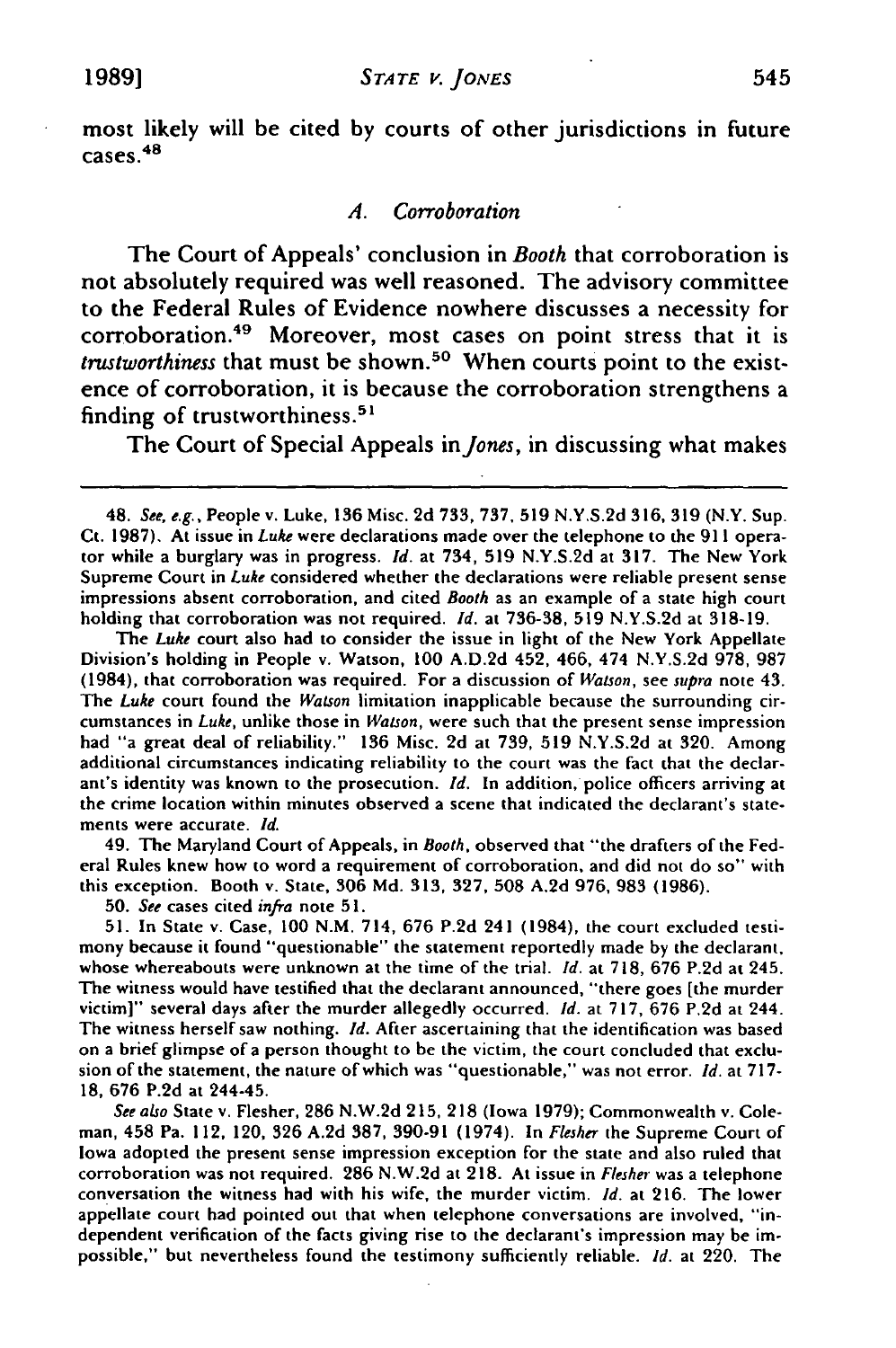present sense impression declarations admissible, incorrectly applied *McCormick's Handbook on the Law of Evidence's (McCormick)* analysis of the reliability of such evidence. *McCormick* believes that three safeguards exist with statements that fall within this exception to the hearsay rule: (1) contemporaneous observations ensure against errors based on the declarant's faulty memory, (2) there is no time for deliberate fabrication, and **(3)** the declarant usually speaks to a third person also present at the scene, who later becomes the trial witness. The third person also observed the event and therefore can provide corroboration.<sup>52</sup> The *Jones* Court of Special Appeals interpreted these as requirements for the present sense impression exception, observed that Byrd personally could not corroborate the witnesses' observations, and concluded that "[p]lainly, the testimony of Byrd does not satisfy *McCormick's* third factor . . . . "<sup>53</sup> Mc-*Cormick,* however, actually distinguishes between a rationale for allowing admission and a requirement that must be fulfilled before guidance may be admitted.<sup>54</sup> When corroboration does exist, courts point to it because it may provide "an added assurance of accuracy,"<sup>55</sup> justifying the admission. That most witnesses are able to provide this corroboration, however, is not sufficient reason to make it required, according to *McCormick.56*

*McCormick* even characterizes the position taken by some courts that corroboration is required as "a radical departure from the general pattern of exceptions to the hearsay rule."<sup>57</sup> McCormick concluded, "The matter had better be left for consideration as an aspect of weight and sufficiency of the evidence rather than becoming an added needlessly complicating requirement for admissibility." $58$ 

- 54. E. CLEARY, *supra* note **35,** § 298, at 862-63.
- **55. Id.** at 863.
- **56.** *Id.*
- **57.** *Id.* at **862.**
- **58.** E. **CLEARY,** supra note **35,** § **298,** at 863.

Iowa Supreme Court affirmed, noting that corroboration, or the lack thereof, should only affect the weight afforded the declaration. *Id.* at 218.

In *Coleman* the facts were similar. At issue was the admissibility of testimony by the victim's mother about a telephone conversation the witness had had with the victim just prior to the murder. 458 Pa. at 114, **326** A.2d at 388. The Pennsylvania court pointed to the existence of some corroboration for the witness's testimony: the witness, speaking to her daughter over the telephone, could hear shouting in the background, and the defendant himself admitted that he and the victim were arguing loudly at the time. *Id.* at **119, 326** A.2d at 390. Nevertheless, the court stressed that verification is not a prerequisite of admissibility under the present sense impression exception. Id.

<sup>52.</sup> E. CLEARY, supra note **35,** § 298, at 860.

**<sup>53. 65</sup>** Md. **App.** at 125, 499 A.2d at 513.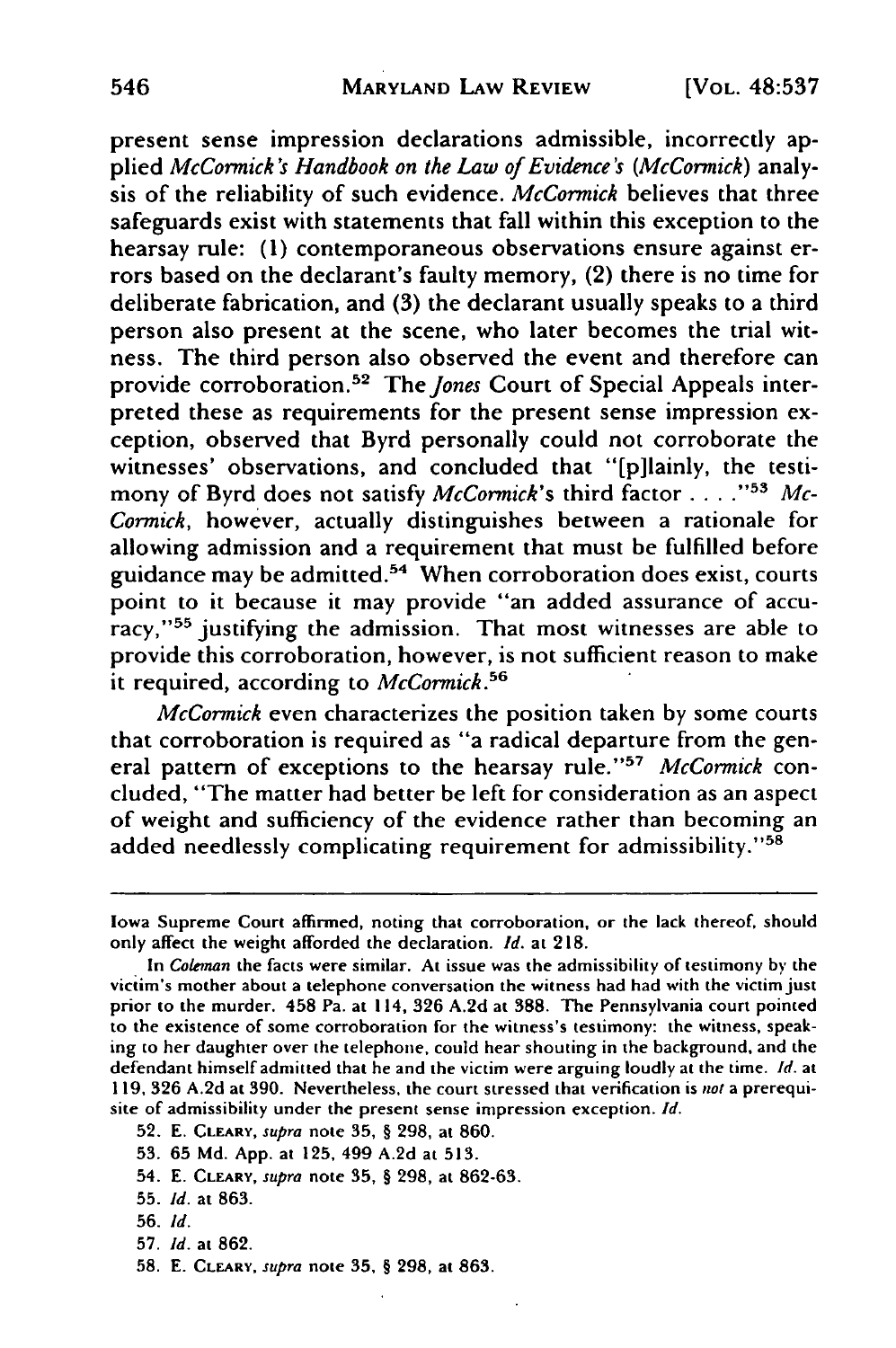# *B. Reliability*

The Court of Appeals in *Jones* separated the question of trustworthiness of present sense impression evidence from the issue of the credibility assigned evidence by the factfinder.59 While some courts, including Maryland's Court of Special Appeals, Would consider corroboration to relate directly to trustworthiness and therefore would exclude unsupported declarations, the Court of Appeals prefers that corroboration or lack of it be a factor for juries to consider in weighing the evidence.<sup>60</sup> What is essential, according to the court, is that the statements be demonstrably contemporaneous with the event in question and that it be evident that the declarant was speaking from personal knowledge.<sup>61</sup>

Moreover, in *Booth* the Court of Appeals held that although identification of the declarants may be helpful in establishing that it was a competent present sense impression, identification is not required, as the statement itself may demonstrate the percipiency of the observer.<sup>62</sup> In Jones the court found that the CB statements were " 'self-evidently contemporaneous,' "<sup>63</sup> thereby obviating the need for identification as well as satisfying the timing requirement.<sup>64</sup>

In addition, the Court of Appeals *inJones* dismissed the defend-

**62.** Booth v. State, **306** Md. **313, 325,** 508 **A.2d** 976, 981-82 (1986). See also State v. Smith, **285** So. 2d 240 (La. 1973). In Smith an unknown woman handed the robbery victim a slip of paper with defendant's license number written on it. *Id.* at 242. The court found the paper admissible hearsay under either the present sense impression or the excited utterance exceptions. The court found the declaration reliable even though the identity of the eyewitness was unknown. *Id.* at 244.

**63. 311** Md. at 30, **532** A.2d at 172 (quoting respondent's counsel at oral argument). For a contrasting declaration, see United States v. Cain, **587** F.2d **678** (5th Cir. 1979), discussed supra note 40.

64. **311** Md. at **30-31, 532** A.2d at 172-73. Jones also claimed that the statement that the car was "trying to catch up with" the police cruiser was an opinion, and therefore inadmissible. *Id.* at 32-33, 532 A.2d at 173. The court disagreed, saying tha "[a]lthough couched in terms of an opinion, the statement in the context of this case is the quintessence of a shorthand statement of fact, describing in few words a number of facts about the proximity, apposition, and movement of two motor vehicles." *Id.* at **33,** 532 A.2d at 174. The court concluded that "[t]he form in which the information was communicated did not render it inadmissible." *Id.*

**<sup>59. 311</sup> Md.** at **32, 532 A.2d** at **173.**

**<sup>60.</sup>** *Id.*

**<sup>61.</sup>** *Id.* These characteristics result in the "inherent trustworthiness" the Court of Appeals ascribes to present sense impression statements. *Id. See* also United States v. Medico, **557** F.2d 309 (2d Cir. 1977). In *Medico* an eyewitness to a bank robbery gave the license number of the getaway car to a bank customer, who gave it to the witness bank employee, who wrote it down. *Id.* at **313.** Even though the first two people involved were unavailable, the court deemed the evidence reliable because the timing involved was so close to contemporaneous that the likelihood of inaccuracy was very small. Id. at **315-16.**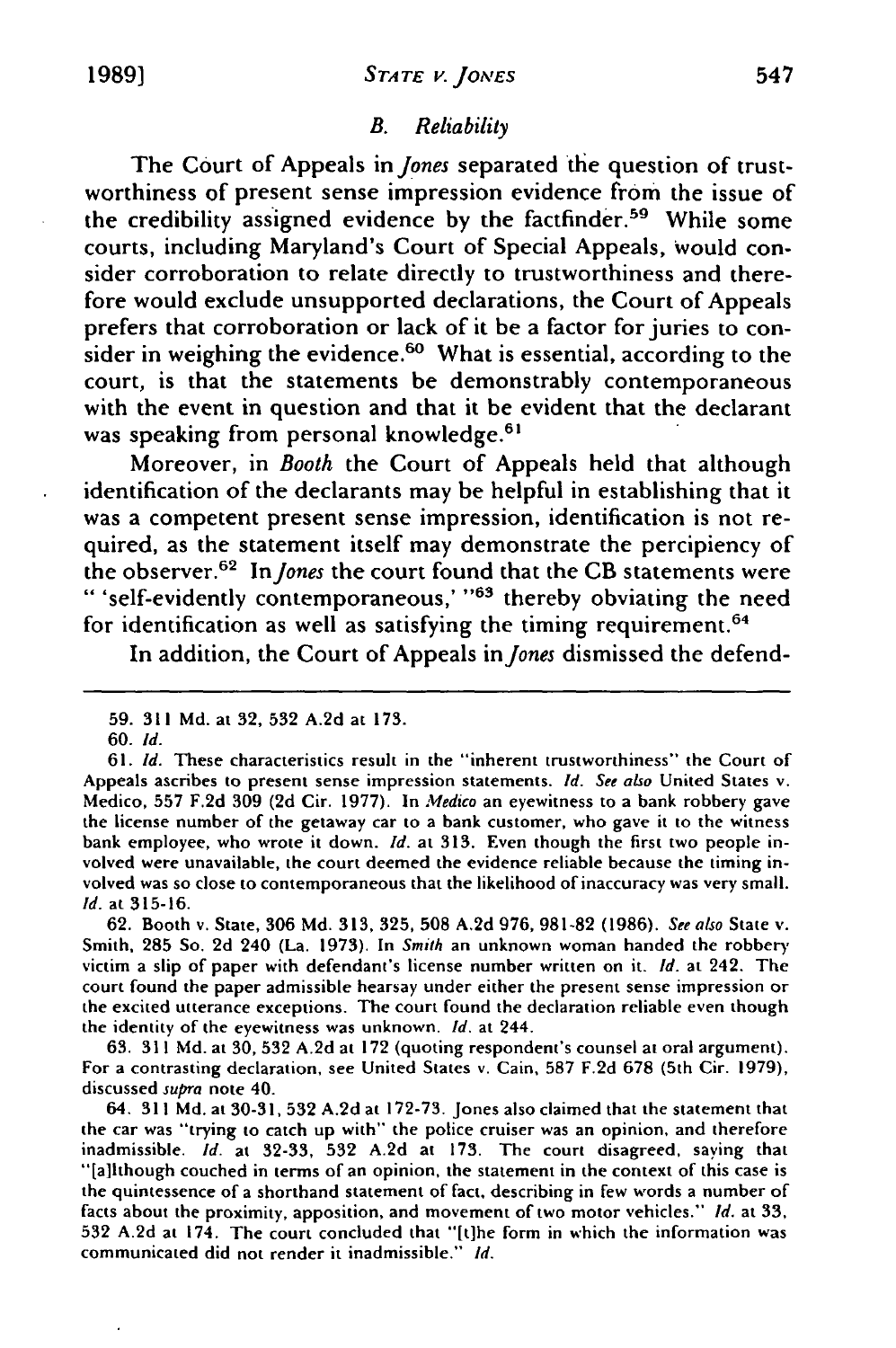ant's concern that without corroboration there is no way to test the truth of the witness's testimony.<sup>65</sup> Essentially, the court would not recognize the existence of a credibility problem that is in substance any different from that normally arising with any oral testimony. Declaring that "[t]here is no absolute safeguard against lying," $66$  the court rightly concluded that any witness "who would testify that he heard something when he did not could as well testify that he saw something when he did not."<sup>67</sup>

The Court of Special Appeals also had questioned the relevance of the disputed evidence to the *Jones* case, pointing out that it was not reliably ascertained that the **CB** conversation had in fact pertained to Jones, the complainant, or even to **1-95.68** As the Court of Appeals pointed out, however, for the radio conversation to have been in fact irrelevant, it would be necessary for one to believe that at the time of the incident, in the general vicinity, there was another small car chasing a different lightless state police car-a coincidence the court understandably had difficulty imagining. <sup>69</sup>

# *C. Common Sense and Discretion*

The Court of Appeals believed that the Court of Special **Ap**peals' fear of encouraging wholesale fabrication between unknown declarants was outweighed by the "inherent trustworthiness of a statement of perception given contemporaneously with the event being described **... ."o** *Jones,* therefore, turned on the Court of Appeals' perception of the trustworthiness of the present sense impressions at issue. Satisfied as to threshold relevancy and finding the evidence as reliable as any present sense impression, the court stressed that the evidence fell within the requirements of the exception.<sup>71</sup> Had the court felt otherwise, it retained enough discretion under *Booth* to have construed the situation narrowly and ordered the testimony's exclusion.<sup>72</sup> Had the court believed, for example,

71. *Id.* at **35,** 532 A.2d at 174.

**72.** The court could have found that the evidence lacked the indicia of reliability to satisfy the confrontation clauses of the state and federal constitutions. Instead, the court found that the necessity and reliability tests of Ohio v. Roberts, 448 U.S. 56 (1980), were satisfied. 311 **Md.** at 34-35, 532 A.2d at 174-75.

*See also* Brown v. Tard, **552** F. Supp. 1341 (D.N.J. 1982). In *Tard* the defendant filed a habeas corpus petition after being convicted in state court of first degree murder,

<sup>65.</sup> *Id.* at 31-32, 532 A.2d at 173.

*<sup>66.</sup> Id.* at 32, 532 A.2d at 173.

<sup>67.</sup> *Id.*

<sup>68. 65</sup> Md. App. at 126, 499 A.2d at 513.

<sup>69. 311</sup> **Md.** at 34, 532 A.2d at 174.

<sup>70.</sup> *Id.* at 32, 532 A.2d at 173.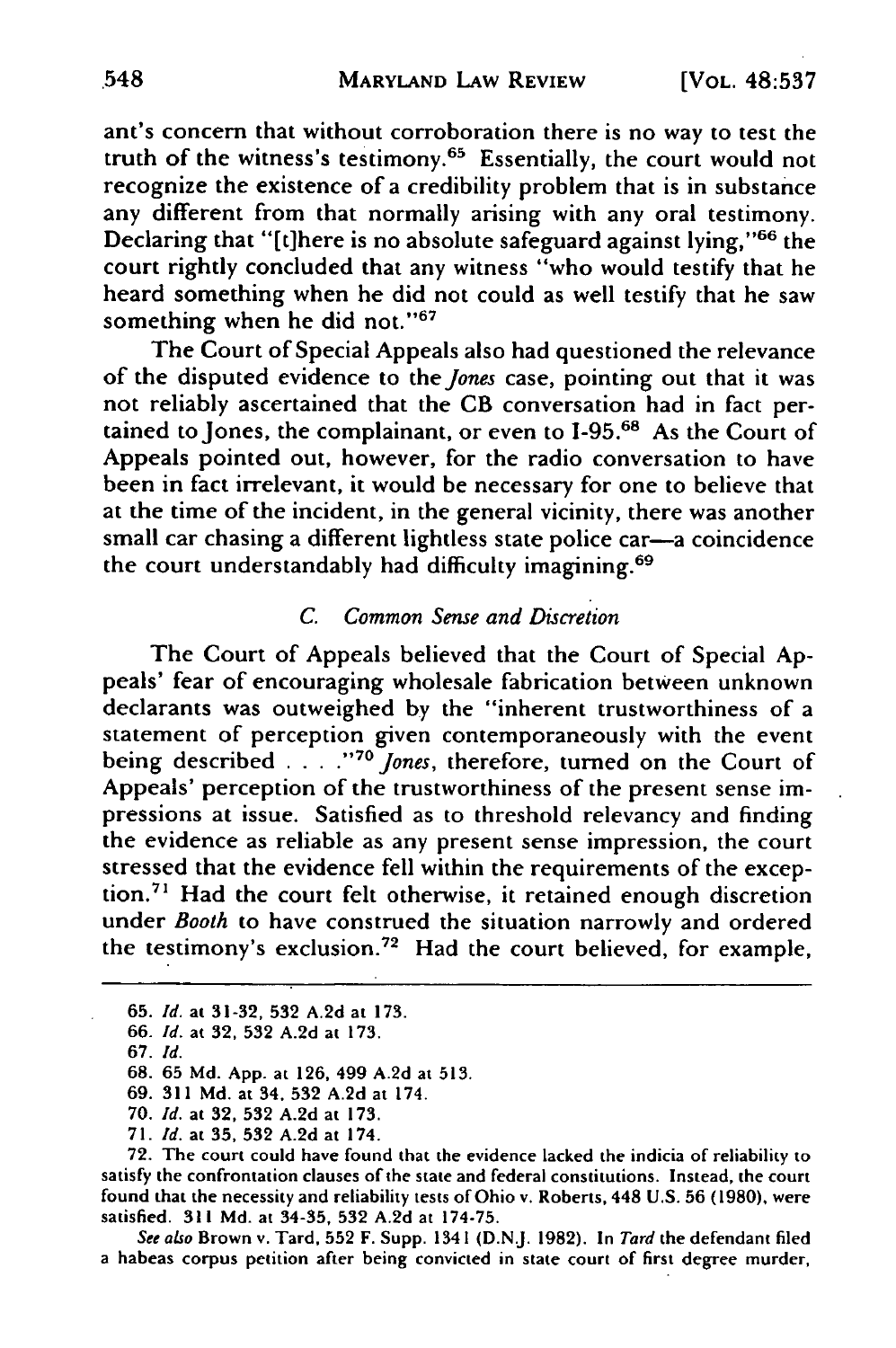**19891** *STA TE V. JONES* 549

that the facts were so bizarre as to have no credibility whatsoever,  $7<sup>3</sup>$ the court could have insisted upon other extrinsic evidence of reliability that would show, for instance, that the statements were contemporaneous or that they were in fact a result of the declarants' personal perceptions.74 Alternatively, the court could have ruled that the evidence's probative value was outweighed by the possibility of unfair prejudice. 75 The court's conclusion in *Jones* is a victory for practicality and common sense over judicial obscuration, and it reflects the court's deference to the truth-finding process.

*See also* Commonwealth v. Howard, **375** Pa. Super. 43, **50-51,** 543 **A.2d 1169, 1173** (1988) (court rejected defendant's argument that right to confrontation was denied, stating that the evidence fell under present sense impression exception to hearsay rule).

**73.** *See* State v. Case, **100** N.M. 714, **676 P.2d** 241 (1984). For a discussion of *Case,* see *supra* note **51.**

74. Booth v. State, **306 Md. 313,** 330, **508 A.2d 976,** 984 **(1986).** *See also* Williams v. Melton, **733 F.2d** 1492 (11 th Cir. 1984). In *Williams* the appeals court reversed the district court's granting of a writ of habeas corpus. *Id.* at 1493. Several bystanders to an automobile accident heard an unknown declarant say that the driver of the other car, who disappeared from the scene, looked like the defendant. *Id.* at 1493-94. The appeals court ruled that the declaration fit into Georgia's general *res gestae* rule and was admissible. The court further ruled that for purposes of the confrontation clause, requirements additional to those of the *res gestae* exception may be imposed to ensure reliability. *.1d.* at 1495. The court found that there existed circumstantial evidence at the scene that supported the declarant's identification of the defendant. The court also stressed that this was a discretionary decision to **be** made on a case-by-case basis. *Id.* at 1496.

75. **FED.** R. **EVID.** 403. Due to a general recognition that fact patterns and other more subtle characteristics will differ from case to case, the trial judge has this discretion with nearly every evidence admissibility decision. **If** the judge feels that admitting otherwise highly relevant evidence will cause unfair prejudice **by** confusing the jury or suggesting an improper reason for the jury's decision, the judge's decision to exclude it rarely will be reversed on appeal unless the appellate court finds that the judge has abused his or her discretion in not having adequate reasons for the exclusion. **E. CLEARY,** *supra* note 35, § 185, at 546-48. See Cross v. State, 282 **Md.** 468, 476, **386 A.2d** 757, 762 (1978) (trial judge should have excluded evidence of a collateral criminal act because its probative value as evidence of a "common scheme" was substantially outweighed by unfair prejudice to the defense). See also Hunt v. State, 312 Md. 494, 540 A.2d 1125 (1988), in which a tape of a murdered police officer's remarks broadcast over the police radio was admitted under the present sense impression exception pursuant to Booth. **Id.** at 504 n.4, 540 A.2d at 1129 n.4. The Hunt court also discussed the trial judge's discretion in such matters and, citing *Cross,* ruled that the tape was neither unusually sensational nor unfairly prejudicial and therefore it was properly admitted. **Id.** at 504, 540 A.2d at 1130.

claiming his constitutional right of confrontation had been denied. *Id.* at 1344. The district court held admissible testimony of a man regarding a telephone conversation with the declarant/murder victim in which she said the defendant was in her apartment fixing the air conditioner. The court **held** that the evidence **fit** into New Jersey's present sense impression exception and thus was reliable for confrontation clause purposes. *Id.* at **1351.**